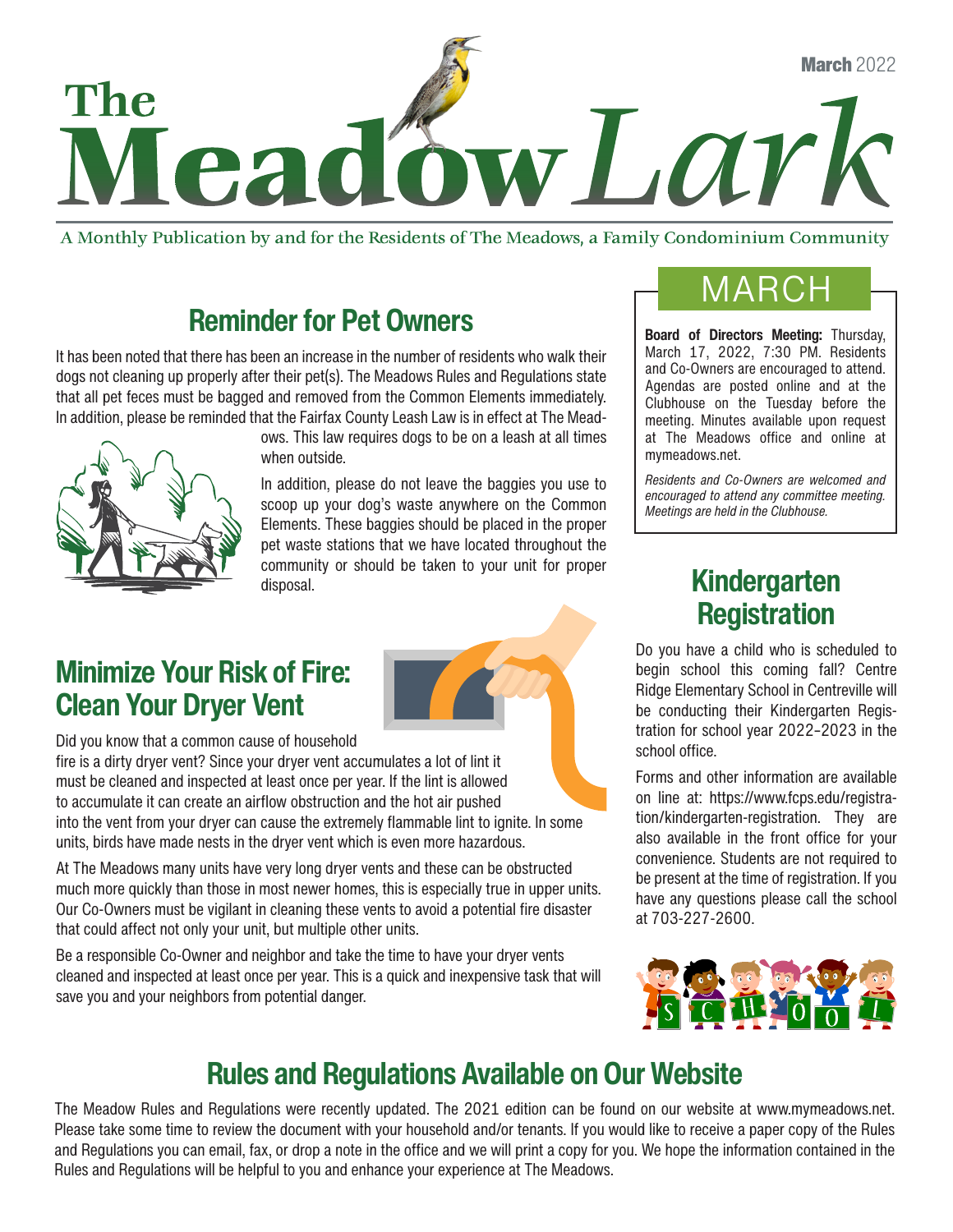### President's Corner

#### Hello!

I hope everyone has had a wonderful month! I am sure you have noticed the new pet waste stations that have been installed around the community. These were installed to make disposing of pet waste easier and more convenient for the community. Picking up after pets is a rule within the Meadows, so hopefully the easy access to these stations will help!

If you observe a resident violating the rules and regulations, please properly report these violations to the office.

The Board continues to thank the community for all the support and encouragement.

~ Kristina Berry

### Greetings & Good News Solicited

Everyone likes to hear good news. One thing that will allow *The Meadow Lark* to publicize good news is for our residents to submit items to us. We used to list important events or milestones in this newsletter, but it seems that people just aren't sending such news in to be recognized any more.

Accordingly, a call is being sent out to *everyone* to send in your good news! We are willing to publish all birthdays, anniversaries, graduations, weddings, births, awards and anything else that may be noteworthy in the life of your friends and loved ones. You can drop a quick note in the black mailbox outside the clubhouse, or call or email the office.

### Board of Directors **Motions**

#### *The motions from the January 20 Board meeting.*

- Passed a motion to close the safety deposit box at BB&T and store our documents in an approved container on-site.
- Defeated a motion to purchase a snow blower.
- Passed a motion to approve requested payment plans.
- Passed a motion to approve the pursuit of a contract with SAF for groundskeeping services.

COMPLETE MINUTES OF BOARD MEETINGS AVAILABLE AT THE OFFICE

### Keep the Lights On!

In order to promote safety in our neighborhood, everyone is reminded to leave your porch lights on, both front and rear. Generally, criminals like to operate in the dark, so the more light that is present, the less likely they will be to strike in that area.

Although we are blessed to have street lights, they cannot provide full light everywhere. If all units keep their porch lights on, the level of light in the community will be much more of a crime deterrent.



### Parking in The Meadows

A reminder: any vehicle parked on Meadows property must display a valid parking permit. The acceptable forms of a permit can be a Meadows parking sticker, a green Visitor hang tag, or a red Frequent Visitor Hang tag. Residents may not use Visitor tags. For details on our parking rules and regulations, please contact The Meadows office, or refer to the *2021 Meadows Rules and Regulations, Section X: Rules Governing Motor Vehicles.*

### Meadows Website www.mymeadows.net

### Security Totals

#### January 15, 2022 – February 14, 2022

Calls for service and/or situations involving or requiring security assistance, by street:

- Avocado Court: 0
- Cool Oak Lane: 1
- Golden Oak Court/Road: 9
	- Rustling Leaves Lane: 4
		- Saguaro Place: 2
	- Saint Germain Drive: 0
		- Strasburg Drive: 3
			- Turin Lane: 1
		- Vehicles Ticketed: 45
			- Vehicles Towed: 20
	- Violation Letters Sent: 89
- Calls referred to FCPD/FCFD: 5

#### **The Meadows**



## Fire Regulations

- Kerosene, or any fuel heaters, are forbidden by Meadows regulations.
- Residents should not store combustibles in furnace rooms. It is a serious fire hazard and is against County and Meadows regulations.
- Smoke detectors are required on each level of homes in The Meadows.
- Charcoal grills only are prohibited on The Meadows property.
- Residents should maintain a fire extinguisher in their units. It should be rated at least 2A:10BC.



#### Carbon Monoxide Detectors

The furnaces and most hot water heaters in The Meadows use gas. It is imperative that all homes have a working carbon monoxide detector. Carbon monoxide is a colorless and odorless gas which can cause death.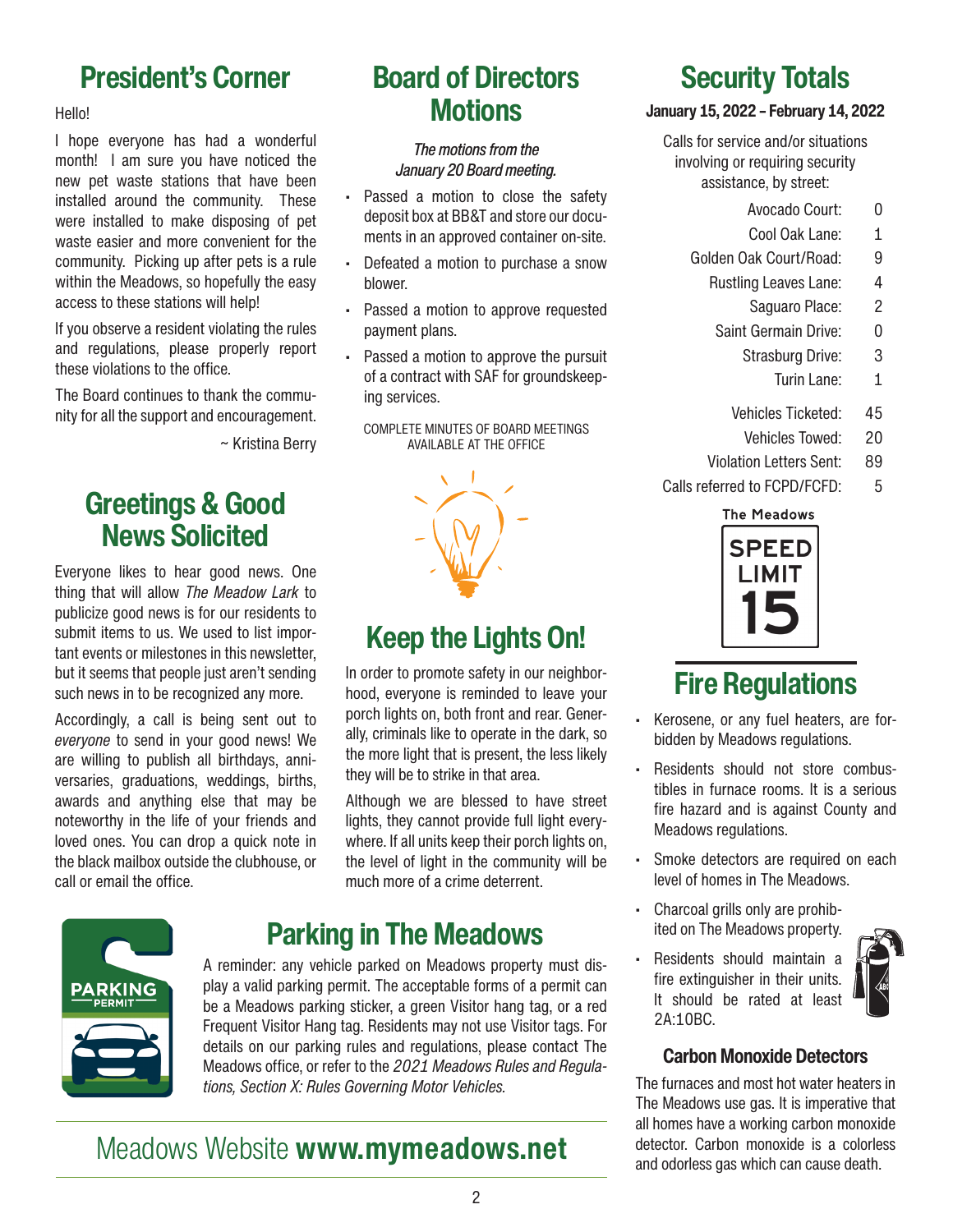# Getting 'Face Time' with the Board of Directors

In the past some Co-Owners and Residents expressed a desire to discuss issues or concerns and were frustrated with only being given three minutes during a meeting of the Board to do so. We would like to share with you a simple way to engage the Board of Directors beyond the three minute time limit, but first we feel it is important for all residents to understand the meeting format, reasons for time limits and why the Board can not immediately act on issues brought before them in guest time.

#### Time Limit to Speak

During each Board meeting there is time set aside for guests to speak, but because this is a business meeting with specific items that require consideration, there is a three minute time limit for unscheduled speakers. This common method of limiting time and interaction for guest speakers is used by many governing bodies, such as Fairfax County Board of Supervisors, Planning Commission, associations and like organizations. There is a necessity for time limits because every meeting carries an agenda of items, each of which requires the Board to consider, discuss and attempt to render a decision. You may not be aware that there is a time limit in the By-Laws stating meetings should not go beyond 10:00pm. This gives the Board a very finite amount of time to get their work done, so unfortunately lengthy dialog between unscheduled speakers and the Board is not possible. In addition, the Board wants to be sure that they make the right decisions and offer correct information to Co-Owners, which is not possible when an issue is brought before them for the first time at a meeting. To provide Co-Owners with solid and factual information they need to be able to thoroughly research all matters before acting.

#### Contact Management Staff

If you have questions or concerns about operations we suggest that you contact our Management staff, as they are very knowledgeable on accounts, violations, issues facing our community, as well as the actions of the Board, limitations of the Association and the legal obligations we must fulfill. If you would like to have a specific issue discussed by the Board or a specific action considered by the Board, we welcome you to add your concerns or questions to a meeting agenda. This allows the Board of Directors the opportunity to review your concerns or issues and requested action in advance then come to the meeting prepared to discuss the matters, offer suggestions and take action, if needed. It also allows you the opportunity to directly interact with the Board in a more meaningful way.

#### To Be Put onto the Agenda

The process to be added to an agenda is quite simple; first, you must submit to the Management Office in writing the issue you would like to be added to the agenda. Please include any action you wish the Board to take regarding your concern, any specific considerations or accommodations you are requesting, any documentation you have to support your request, your name, address and telephone number. The Property Manager will then gather any additional information regarding your request that the Board will need and will include that documentation, along with all of the information you have provided, in the Board packet that is delivered to BOD members in advance of the Board meeting. Board members will then review all of the information prior to the meeting. You will still have three minutes during the guest portion to make any additional statements or advise the Board of anything that may have changed since your request was received. When your item is called from the agenda, the Board will discuss the matter and if necessary, will ask you direct questions about the matter and allow you time to reply. Typically the Board is able to render their decision or offer their position at that meeting; however, for some matters it takes additional research or thought and the matter will be continued (or deferred) to a future meeting.

#### Attend the Meetings

We are always happy to have residents attend our meetings, whether to simply observe what is happening in our community or to offer their thoughts and concerns. If you are unable to regularly attend Board meetings, please go to our website, www.mymeadows.net, or the Management Office to view full meeting minutes. Abbreviated minutes are also published in each issue of *The Meadow Lark.* Meeting agendas are posted in the Management Office and online on the Tuesday before each Board Meeting. If you see an issue that the Board is currently considering and you would like to weigh in, please contact the Management Office and make arrangements to have your thoughts brought before the Board. If you can not attend the meeting, your written statement can be presented on your behalf. Knowing the issues currently before the Board of Directors is the best way for residents to stay informed and allows Co-Owners the opportunity to make their wishes known prior to Board action.

We hope that the quidelines above will help to facilitate open lines of communication and help residents make the most of their meeting attendance.

### Important Safety Issue!

It has been noticed that the insulation covering the electric wiring and gas lines running from the meters into the utility closet at some units have deteriorated, which could eventually result in exposed wiring. Exposed electrical wiring may cause injury, so please check the wiring behind your unit as soon as possible.

These sections of wiring and gas lines belong to the Co-Owner and it is the Co-Owner's responsibility to maintain them; however, we have been made aware that the utility companies may perform this work at no cost. You can reach Washington Gas at (703) 750- 1000 and NOVEC at (703) 335-0500.

Please take a moment to inspect your wiring and gas line and contact the utility company or a certified electrician to make necessary repairs as soon as possible.